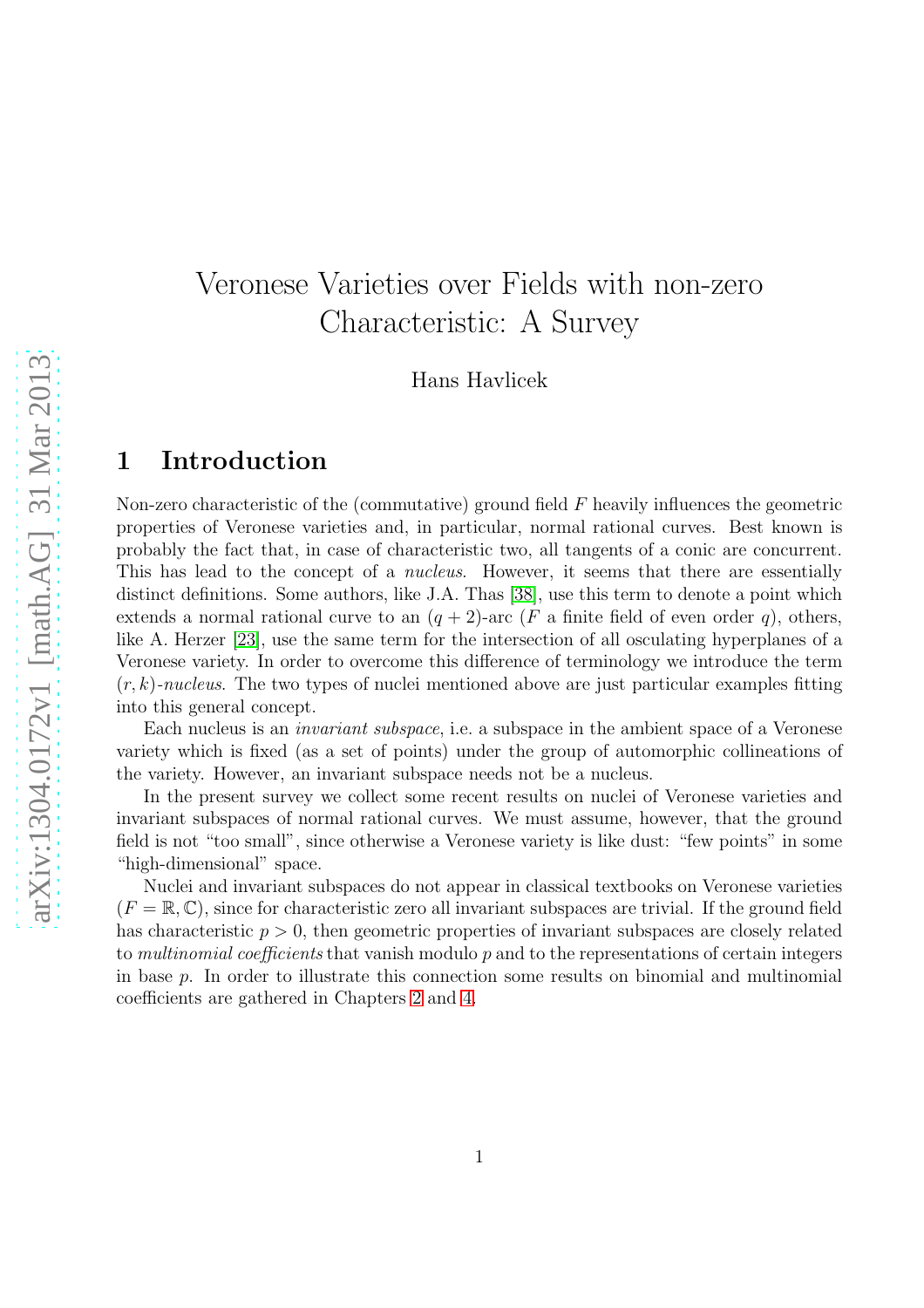### <span id="page-1-0"></span>2 Pascal's triangle modulo a prime p

#### 2.1 A partition of zero entries

Throughout this section let  $p$  be a fixed prime. The representation of a non-negative integer  $n \in \mathbb{N} := \{0, 1, 2, \ldots\}$  in base p has the form

$$
n = \sum_{\sigma=0}^{\infty} n_{\sigma} p^{\sigma} =: \langle n_{\sigma} \rangle \tag{1}
$$

with only finitely many digits  $n_{\sigma} \in \{0, 1, \ldots, p-1\}$  different from 0.

Let  $\langle n_{\sigma} \rangle$  and  $\langle j_{\sigma} \rangle$  be the representations of non–negative integers n and j in base p. By a Theorem of Lucas [\[4,](#page-12-0) 364],

<span id="page-1-1"></span>
$$
\binom{n}{j} \equiv \prod_{\sigma=0}^{\infty} \binom{n_{\sigma}}{j_{\sigma}} \pmod{p}.
$$
 (2)

*Pascal's triangle modulo p* will be denoted by  $\Delta$ . The numbering of its rows starts with the index 0. Also, let  $\Delta^i$   $(i \in \mathbb{N})$  be the subtriangle of  $\Delta$  that is formed by the rows  $0, 1, \ldots, p^i-1$ . From [\(2\)](#page-1-1) each triangle  $\Delta^{i+1}$  ( $i \ge 0$ ) has the following form, with products taken modulo p:

$$
\begin{array}{ccc}\n & \binom{0}{0} \Delta^i & \nabla^i & \binom{1}{1} \Delta^i \\
 & \binom{2}{0} \Delta^i & \nabla^i & \binom{2}{1} \Delta^i & \nabla^i & \binom{2}{2} \Delta^i \\
 & \dots & \dots & \dots & \dots & \dots \\
 & \binom{p-1}{0} \Delta^i & \nabla^i & \dots & \nabla^i & \binom{p-1}{p-1} \Delta^i\n\end{array}
$$

Here the  $\nabla^{i}$ 's are triangles with all entries equal to zero. Observe that the baseline of  $\Delta^{i}$ has  $p^i$  entries, whereas the top line of  $\nabla^i$  is formed by  $p^i - 1$  zero entries. So  $\nabla^0$  is empty. The binomial coefficients on the left hand side of the  $\Delta^{i}$ 's are exactly the entries of  $\Delta^{1}$ . None of them vanishes modulo p. If  $i \geq 2$ , then each subtriangle  $\binom{n}{i}$  $\binom{n}{j} \Delta^i$  from above can be decomposed into subtriangles proportional to  $\Delta^{i-1}$  and subtriangles  $\nabla^{i-1}$ , and so on. Cf., among others, [\[24,](#page-13-2) 91–92], [\[33,](#page-13-3) Theorem 1], [\[44\]](#page-13-4).

The zero entries of Pascal's triangle modulo  $p$  fall into (disjoint) maximal subtriangles  $\nabla^i$  ( $i \in \mathbb{N}^+$ ). We get a partition of all zero entries of  $\Delta$  by gluing together all triangles  $\nabla^i$ of same size to one class, say  $\overline{i}$ . A formal definition of this partition, which is the backbone of many further considerations, is as follows:

**Definition 1** [\[12\]](#page-12-1) A pair  $(n, j) = (\langle n_{\sigma} \rangle, \langle j_{\sigma} \rangle)$  of non–negative integers with  $j \leq n$ ,  $\binom{n}{i}$  $j^{(n)}\equiv 0$ (mod p), and  $L := \max{\lbrace \sigma \in \mathbb{N} \mid j_{\sigma} > n_{\sigma} \rbrace}$ , is in class  $\overline{i}$ , if

$$
i = \min\{\sigma \mid \sigma > L, \ j_{\sigma} < n_{\sigma}\} \in \mathbb{N}^+.\tag{3}
$$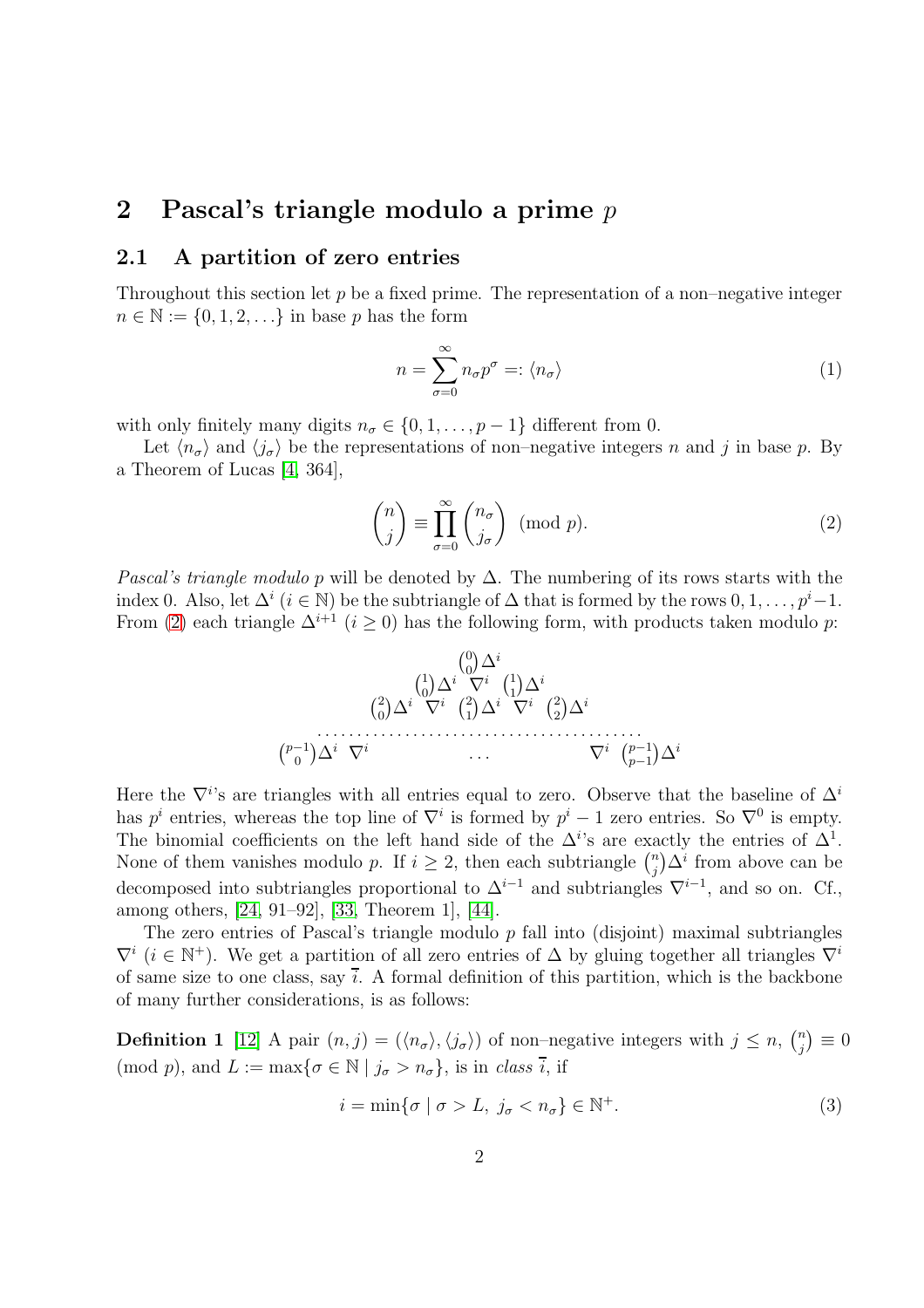#### 2.2 Counting zero entries

The following is taken from [\[12\]](#page-12-1). Let  $n = \langle n_{\sigma} \rangle \in \mathbb{N}$  and  $i \in \mathbb{N}^+$ . Then the number of entries in row n of  $\Delta$  belonging to class  $\overline{i}$  equals

$$
\Phi(i,n) := \#\overline{i(n)} = \left(p^i - 1 - \sum_{\mu=0}^{i-1} n_{\mu} p^{\mu}\right) \cdot n_i \cdot \prod_{\sigma=i+1}^{\infty} (n_{\sigma} + 1).
$$
 (4)

The number of entries in row n of  $\Delta$  belonging to classes  $\overline{i}, \overline{(i+1)}, \ldots$  is

$$
\Sigma(i, n) := \sum_{\eta=i}^{\infty} \Phi(\eta, n) = n + 1 - \left(1 + \sum_{\mu=0}^{i-1} n_{\mu} p^{\mu}\right) \prod_{\sigma=i}^{\infty} (n_{\sigma} + 1).
$$
 (5)

For  $i = 1$  this is due to N.J. Fine [\[7\]](#page-12-2).

When exhibiting "vertical" properties of  $\Delta$  the following top line function turns out useful: Given  $b \in \mathbb{N}^+$  and  $R \in \mathbb{N}$  then let

$$
T(R, b) := \sum_{\sigma=R}^{\infty} b_{\sigma} p^{\sigma}.
$$
 (6)

This function has the following property: If  $(n, j) \in \overline{i}$  and  $b := n + 1$  then  $T(i, b)$  gives the "top line" of the triangle  $\nabla^i$  containing the  $(n, j)$ -entry of  $\Delta$ , i.e.

$$
0 \equiv \binom{n}{j} \equiv \binom{n-1}{j} \equiv \ldots \equiv \binom{T(i,b)}{j} \not\equiv \binom{T(i,b)-1}{j} \pmod{p}.
$$
 (7)

We refer to [\[14\]](#page-12-3), [\[31\]](#page-13-5), [\[36\]](#page-13-6) for further properties of  $\Delta$ .

### 3 Normal rational curves

#### 3.1 Definition of k-nuclei

Let  ${b_0, b_1}$  be a basis of a 2-dimensional vector space **X** over a commutative field F (the parameter space) and let Y be an  $(n + 1)$ -dimensional vector space over F with a basis  ${c_0, c_1, \ldots, c_n}$ , where  $n \geq 2$ . The *Veronese mapping* 

<span id="page-2-0"></span>
$$
F(x_0 \mathbf{b}_0 + x_1 \mathbf{b}_1) \mapsto F\left(\sum_{e=0}^n x_0^{n-e} x_1^e \mathbf{c}_e\right) \ (x_i \in F) \tag{8}
$$

maps the point set of the projective line  $\mathcal{P}(\mathbf{X})$  into the point set of  $\mathcal{P}(\mathbf{Y})$ , i.e. the projective space on **Y**. Its image is a *normal rational curve*  $V_1^n$  (sometimes abbreviated as NRC)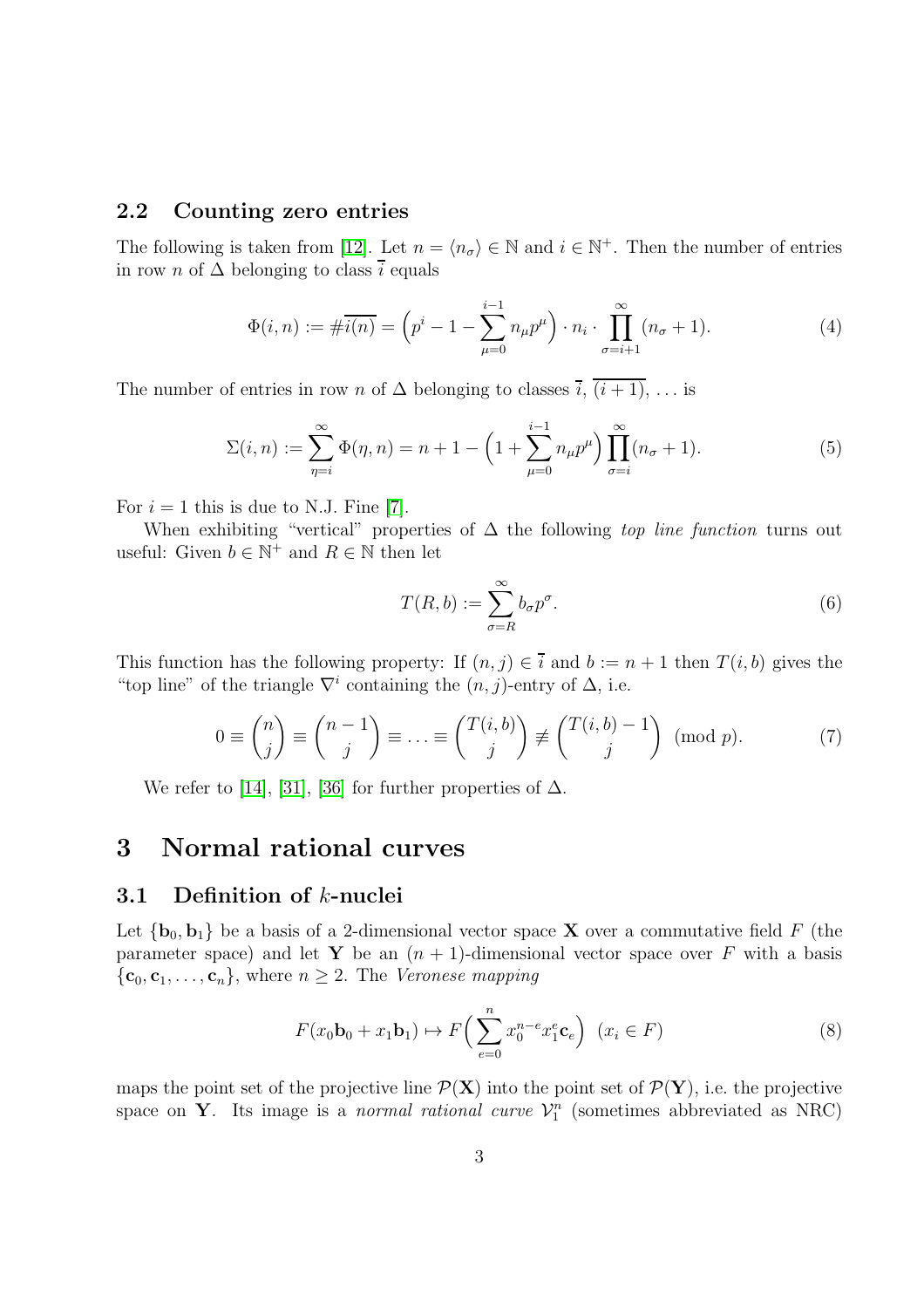with ambient space  $\mathcal{P}(\mathbf{Y})$  [\[1\]](#page-12-4), [\[2\]](#page-12-5), [\[3\]](#page-12-6), [\[5\]](#page-12-7), [\[26,](#page-13-7) Chapter 21]. In terms of coordinates and an inhomogeneous parameter  $x := x_1/x_0$  we obtain

<span id="page-3-0"></span>
$$
\mathcal{V}_1^n := \{ F(1, x, \dots, x^n) \mid x \in F \cup \{\infty\} \}.
$$
\n(9)

Recall the *non-iterative derivation* due to H. Hasse, F.K. Schmidt, and O. Teichmüller [\[15\]](#page-12-8), [\[27,](#page-13-8) 1.3]. The k-th derivative  $D^{(k)}$ :  $F[X] \rightarrow F[X]$  is a linear mapping such that  $D^{(k)}(X^{r}) = {r \choose k}$  $\binom{r}{k} X^{r-k}$  for  $k \leq r$  and  $D^{(k)}(X^r) = 0$  otherwise  $(r, k \in \mathbb{N})$ .

If we fix one  $u \in F$  then columns of the regular matrix

<span id="page-3-1"></span>
$$
\begin{pmatrix}\n\begin{pmatrix}\n0 \\
0\n\end{pmatrix} & 0 & 0 & \dots & 0 \\
\begin{pmatrix}\n1 \\
0\n\end{pmatrix} u & \begin{pmatrix}\n1 \\
1\n\end{pmatrix} & 0 & \dots & 0 \\
\begin{pmatrix}\n2 \\
0\n\end{pmatrix} u^2 & \begin{pmatrix}\n2 \\
1\n\end{pmatrix} u & \begin{pmatrix}\n2 \\
2\n\end{pmatrix} & \dots & 0 \\
\vdots & \ddots & \vdots \\
\begin{pmatrix}\n0 \\
0\n\end{pmatrix} u^n & \begin{pmatrix}\n0 \\
1\n\end{pmatrix} u^{n-1} & \begin{pmatrix}\n0 \\
2\n\end{pmatrix} u^{n-2} & \dots & \begin{pmatrix}\n0 \\
n\n\end{pmatrix}\n\end{pmatrix}
$$
\n(10)

give, respectively, a point of the NRC  $(9)$  and its *derivative points*. The *k*-osculating subspace  $(k \in \{-1,0,\ldots,n-1\})$  of  $\mathcal{V}_1^n$  at the given point is the k-dimensional projective subspace spanned by the first k + 1 columns of the matrix [\(10\)](#page-3-1). The derivative points at  $F_{\mathbf{c}_n}(u = \infty)$ are  $F_{\mathbf{C}_{n-1}}, F_{\mathbf{C}_{n-2}} \ldots, F_{\mathbf{C}_0}$ .

Formal derivation in  $F[X]$  is in general not an adequate tool to describe osculating subspaces [\[35\]](#page-13-9).

The (empty) (−1)-osculating subspace is introduced for formal reasons only. However, we refrain from calling the entire space an *n*-osculating subspace. As usual, a 1-osculating subspace is also called a tangent.

**Definition 2** [\[12\]](#page-12-1) The k-nucleus  $\mathcal{N}^{(k)}\mathcal{V}_1^n$  ( $k \in \{-1, 0, \ldots, n-1\}$ ) of a normal rational curve  $\mathcal{V}_1^n$  is the intersection of all its *k*-osculating subspaces.

Remark 1 Instead of a parametric representation one could also use a generating map [\[16\]](#page-12-9), [\[19\]](#page-12-10), Segre varieties [\[5\]](#page-12-7), [\[32\]](#page-13-10), [\[46\]](#page-14-0), [\[47\]](#page-14-1) or tools from multilinear algebra [\[11\]](#page-12-11), [\[23\]](#page-13-1) in order to define osculating subspaces.

The NRC [\(9\)](#page-3-0) has exactly  $\#F + 1$  points. Every subset with  $s \leq n + 1$  points is linearly independent. If  $\#F \geq n+2$  then the NRC is a set with at least  $n+3$  points of which every  $n + 1$  are linearly independent.

Suppose now that  $q := \#F$  is finite. From above, for  $q \geq n+2$  the NRC is a non-trivial example of a  $(q + 1)$ -arc in the *n*-dimensional projective space  $\mathcal{P}(Y)$ . If  $q = n + 1$  then the NRC is a frame. Furthermore,  $u^n = u^{q-1} = 1$  for all non-zero elements u of F. This illustrates that here the hyperplane with equation  $x_0 = x_n$  contains all points of the NRC other than  $Fc_0$  and  $Fc_n$ . Finally, if  $q \leq n$  then the NRC is just a basis of a q-dimensional projective subspace.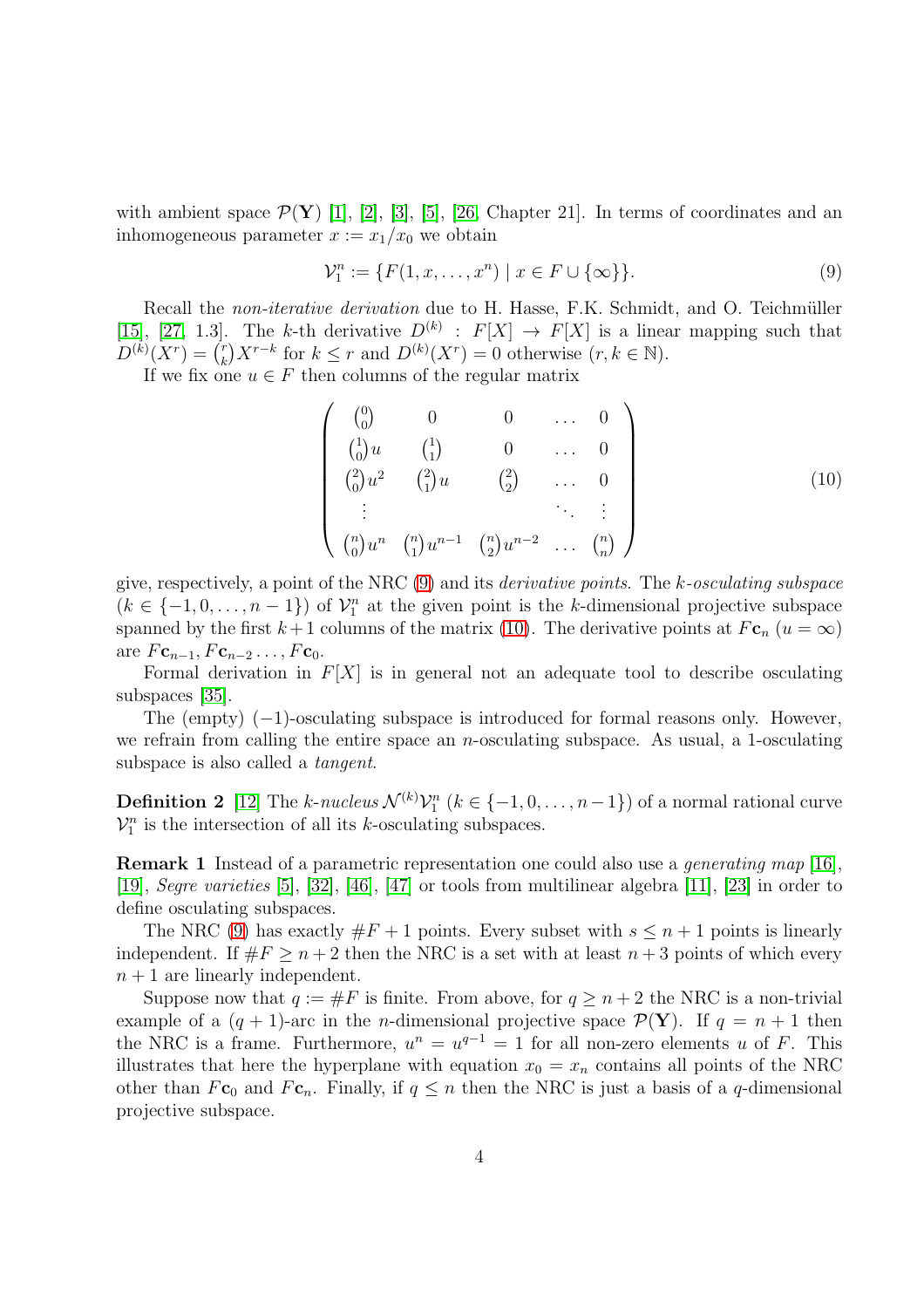If  $\#F \geq n+2$  or  $n=2$ , then each automorphic collineation of the NRC [\(9\)](#page-3-0) preserves osculating subspaces. Otherwise, there are automorphic collineations of the NRC that do not preserve all osculating subspaces, whence the concept of osculating subspaces depends on the parametric representation of the NRC rather than on the points of the NRC [\[17\]](#page-12-12), [\[19,](#page-12-10) 2.4].

#### 3.2 Number and dimensions of nuclei

<span id="page-4-0"></span>The following theorem links nuclei of a NRC with Pascal's triangle:

**Theorem 1** [\[12\]](#page-12-1) If  $#F \geq k+1$ , then the k-nucleus  $\mathcal{N}^{(k)}\mathcal{V}_1^n$  of the normal rational curve [\(9\)](#page-3-0) equals the subspace spanned by those base points  $F_{\mathbf{C}_j}$ , where  $j \in \{0, 1, ..., n\}$  is subject to

$$
\binom{k+1}{j} \equiv \binom{k+2}{j} \equiv \ldots \equiv \binom{n}{j} \equiv 0 \pmod{\text{char } F}.
$$
 (11)

By Theorem [1,](#page-4-0) char  $F = 0$  implies that all nuclei of a NRC are empty. Thus we assume in the remaining part of this section that

$$
\text{char } F =: p > 0; \ n =: \langle n_{\sigma} \rangle, \ n + 1 =: b =: \langle b_{\sigma} \rangle \ \text{(in base } p). \tag{12}
$$

<span id="page-4-2"></span>We are now in a position to describe the (projective) dimension of a  $k$ -nucleus:

**Theorem 2** [\[12\]](#page-12-1) If  $\#F \geq k+1$  and

$$
T(R, b) = \sum_{\mu=R}^{\infty} b_{\mu} p^{\mu} \le k + 1 < \sum_{\sigma=Q}^{\infty} b_{\sigma} p^{\sigma} = T(Q, b)
$$
 (13)

with at most one  $b_{\sigma} \neq 0$  for  $\sigma \in \{Q, Q+1, \ldots, R-1\}$ , then the k-nucleus of  $\mathcal{V}_1^n$  has dimension

<span id="page-4-1"></span>
$$
n - \left(1 + \sum_{\mu=0}^{R-1} n_{\mu} p^{\mu}\right) \prod_{\sigma=R}^{\infty} (n_{\sigma} + 1) = \Sigma(R, n) - 1.
$$
 (14)

The condition on the digits  $b_{\sigma}$  guarantees that the top line function T does not assume a value that is properly between  $T(R, b)$  and  $T(Q, b)$ .

If  $k = n - 1$ , then [\(14\)](#page-4-1) turns into Timmermann's formula [\[41,](#page-13-11) 4.15]

$$
\dim \mathcal{N}^{(n-1)} \mathcal{V}_1^n = n - \prod_{\sigma=0}^{\infty} (n_{\sigma} + 1) = \Sigma(1, n) - 1; \tag{15}
$$

cf. also [\[40\]](#page-13-12).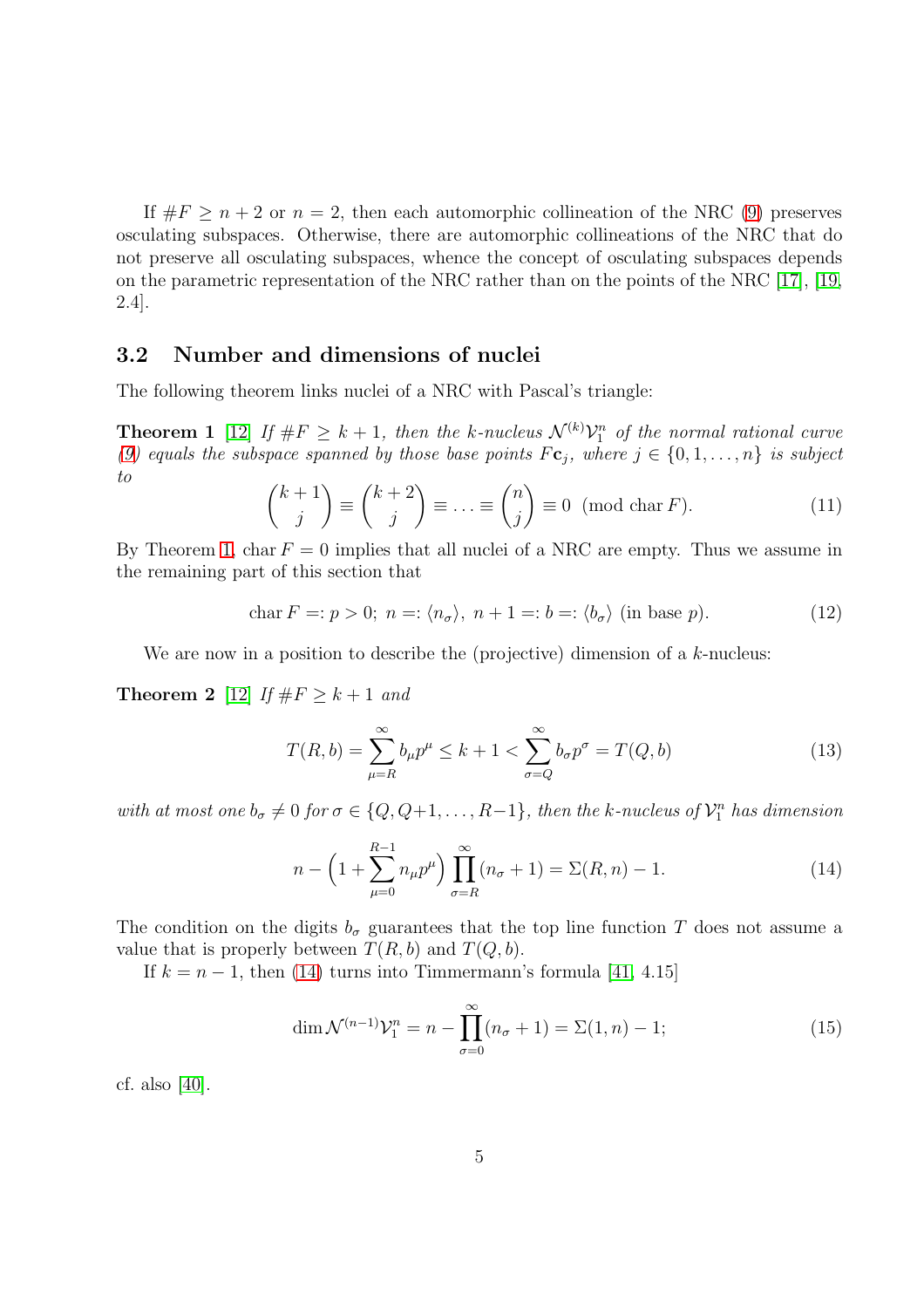Remark 2 If the ground field F does not meet the richness condition of Theorem [2,](#page-4-2) then [\(14\)](#page-4-1) is a lower bound for the dimension of the k-nucleus, but it seems to be an open problem to explicitly determine the dimension of the k-nucleus in terms of k, n, and  $#F$ . See also [\[18\]](#page-12-13) and Example 3.

<span id="page-5-0"></span>Next we state a formula for the number of distinct nuclei:

**Theorem 3** [\[12\]](#page-12-1) If  $#F \ge n$ , then there are as many distinct nuclei of  $\mathcal{V}_1^n$  as non-zero digits in the representation of  $b = n + 1$  in base p.

**Example 1** Let  $p = 2$  and  $n = 50$ : The representation of  $50 + 1$  in base 2 is  $\langle 110011 \rangle$ ; there are four non-zero digits. So there are four distinct nuclei, including one empty nucleus. From

$$
T(0,51) = \langle 110011 \rangle = 51, \quad T(1,51) = \langle 110010 \rangle = 50,
$$
  

$$
T(2,51) = T(3,51) = T(4,51) = \langle 110000 \rangle = 48,
$$
  

$$
T(5,51) = \langle 100000 \rangle = 32, \quad T(6,51) = \langle 0 \rangle = 0,
$$

we obtain the following values:

|                                       | $-1, 0, \ldots, 30 \mid 31, 32, \ldots, 46 \mid 47, 48 \mid 49$ |      |  |
|---------------------------------------|-----------------------------------------------------------------|------|--|
| $\dim \mathcal{N}^{(k)}\mathcal{V}^n$ |                                                                 | - 38 |  |

**Remark 3** Let  $\#F \geq n$ . Then

$$
n = 2pi - 2 \ge 2 \text{ (for some } i \in \mathbb{N})
$$
 (16)

is necessary and sufficient for the smallest non-empty nucleus to be a single point. In fact, this point is  $F_{\mathbf{c}_{p^i-1}}$ . In particular, if F is a finite field of even order q then this point together with  $\mathcal{V}_1^n$  is a  $(q+2)$ -arc provided that  $n=2$  or provided that  $n=q-2\geq 2$  [\[38\]](#page-13-0). Cf. also [\[8\]](#page-12-14), [\[37\]](#page-13-13). In general, however, the geometric meaning of this point seems to be unknown.

From Theorem [3](#page-5-0) all nuclei are empty exactly if

$$
n = \langle n_J, p-1, \dots, p-1 \rangle = n_J p^J - 1 \ge 2 \tag{17}
$$

with  $1 \leq n_J < p$  and  $J \in \mathbb{N}$ . See also [\[23\]](#page-13-1), [\[32\]](#page-13-10).

Further properties of nuclei can be found in [\[9\]](#page-12-15), [\[12\]](#page-12-1).

#### 3.3 Invariant subspaces

Each NRC  $\mathcal{V}_1^n$  admits a group of collineations that is similar - via [\(8\)](#page-2-0) - to PFL(2, F) acting on the projective line  $\mathcal{P}(\mathbf{X})$ . If  $\#F \geq n+2$  or  $n=2$  then this group is the full collineation group of the curve [\[17\]](#page-12-12).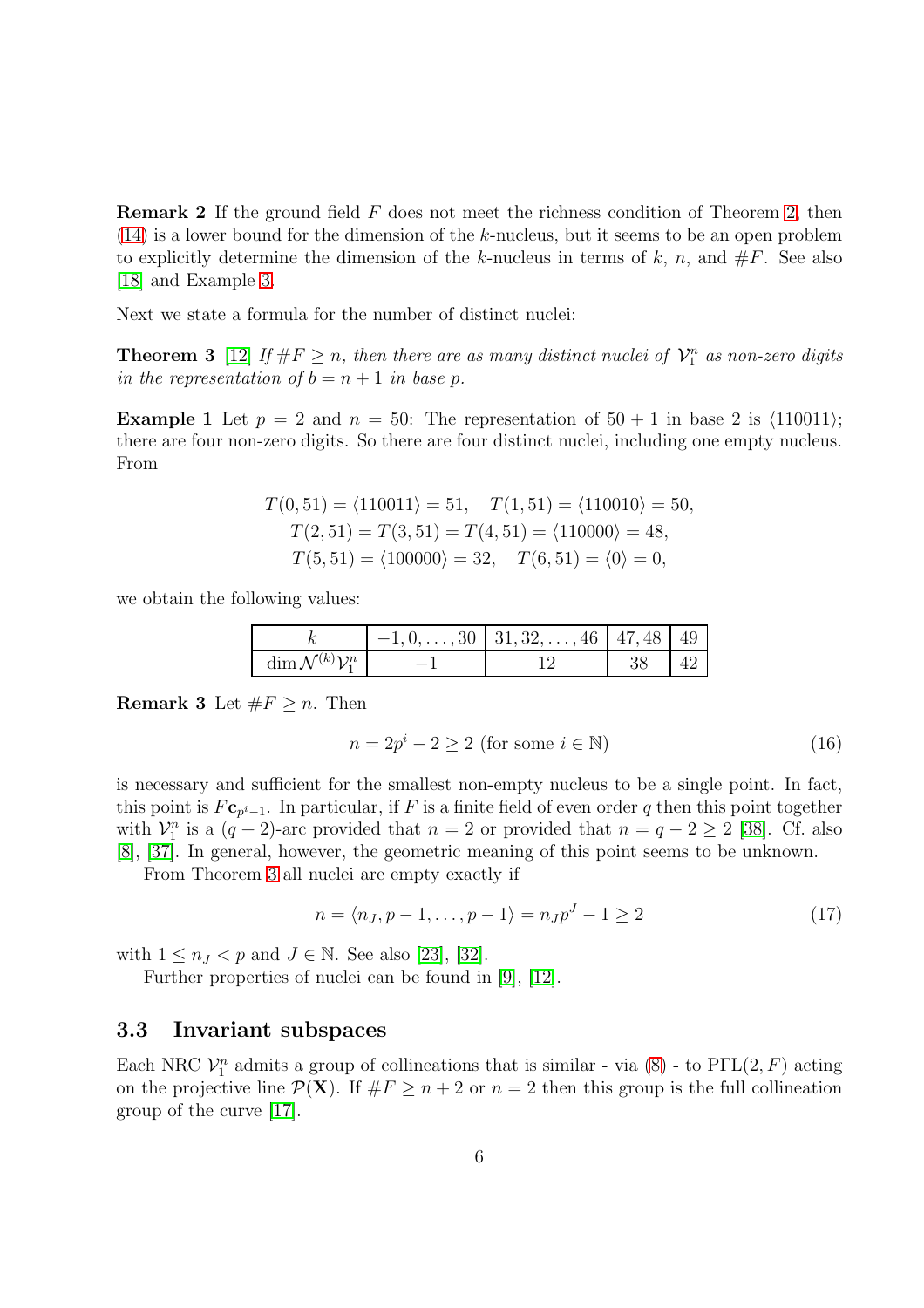Each nucleus is an invariant subspace i.e. it remains fixed (as a point set) under the full collineation group of the NRC. In many low-dimensional examples there are no invariant subspaces other than nuclei. Clearly, all invariant subspaces form a lattice with the operations of "join" and "meet".

In order to find all invariant subspaces, we follow J. Gmainer [\[10\]](#page-12-16): Suppose that the dimension *n* is fixed. For  $j \in \mathbb{N}$  let

$$
\Omega(j) := \{ m \in \mathbb{N} \mid 0 \le m \le n, \binom{m}{j} \not\equiv 0 \pmod{(\text{char } F)} \}. \tag{18}
$$

Given a subset  $J \subset \{0, 1, \ldots, n\}$  then put

$$
\Omega(J) := \bigcup_{j \in J} \Omega(j), \quad \Psi(J) := \bigcup_{j \in J} \{j, n - j\}.
$$
\n(19)

Both  $\Omega$  and  $\Psi$  are closure operators on  $\{0, 1, \ldots, n\}$ . The idea behind these definitions is as follows: For each  $a \in F \setminus \{0\}$  the mapping

<span id="page-6-0"></span>
$$
F(x_0, x_1, \dots, x_n) \mapsto F(a^0 x_0, a^1 x_1, \dots, a^n x_n)
$$
\n(20)

describes (in terms of coordinates) an automorphic projective collineation of the NRC [\(9\)](#page-3-0). If the ground field is sufficiently large then every subspace, which is invariant under all collineations [\(20\)](#page-6-0), is spanned by base points  $F_{c_\lambda}$ . Here  $\lambda$  runs in a subset  $\Lambda$  of  $\{0, 1, \ldots, n\}$ . So it is enough to look for appropriate subsets Λ. Likewise, the projective collineation

$$
F(x_0, x_1, \dots, x_n) \mapsto F(x_n, x_{n-1}, \dots, x_0)
$$
\n
$$
(21)
$$

leaves the NRC invariant, whence  $\Lambda$  has to be closed with respect to  $\Psi$ . A similar argument yields the operator  $Ω$ .

<span id="page-6-1"></span>Now we are able to formulate the main theorem for invariant subspaces.

**Theorem 4** [\[10\]](#page-12-16) Let  $#F \geq n+2$  or  $n=2$ . A subspace U is invariant under the collineation group of the normal rational curve [\(9\)](#page-3-0) if, and only if, U is spanned by base points  $F_{c_\lambda}$  with  $\lambda \in \Lambda \subset \{0, 1, \ldots, n\}$  such that  $\Psi(\Lambda) \subset \Lambda$  and  $\Omega(\Lambda) \subset \Lambda$ .

In case of char  $F = 0$  there are only trivial invariant subspaces. Thus we may restrict ourselves to the case

$$
\operatorname{char} F = p > 0. \tag{22}
$$

By Theorem [4](#page-6-1) it suffices to find all  $\Psi$ -closed index sets  $\Omega(J) \subset \{0, 1, \ldots, n\}$ . To this end we proceed in four steps:

Firstly, let  $\langle b_{\sigma} \rangle$  be the expansion of  $b = n + 1$  in base p. We define

$$
V(i,b) := \sum_{\sigma=0}^{i-1} b_{\sigma} p^{\sigma} \text{ for all } i \in \mathbb{N}.
$$
 (23)

Secondly, we fix one number  $i \in \mathbb{N}$ . Suppose that  $I_{\alpha}$ , where  $\alpha \in \{1, 2, ..., L\}$ , is a family of sets such that the following conditions on the sets  $I_{\alpha}$  and the digits  $b_{\sigma}$  of b hold true: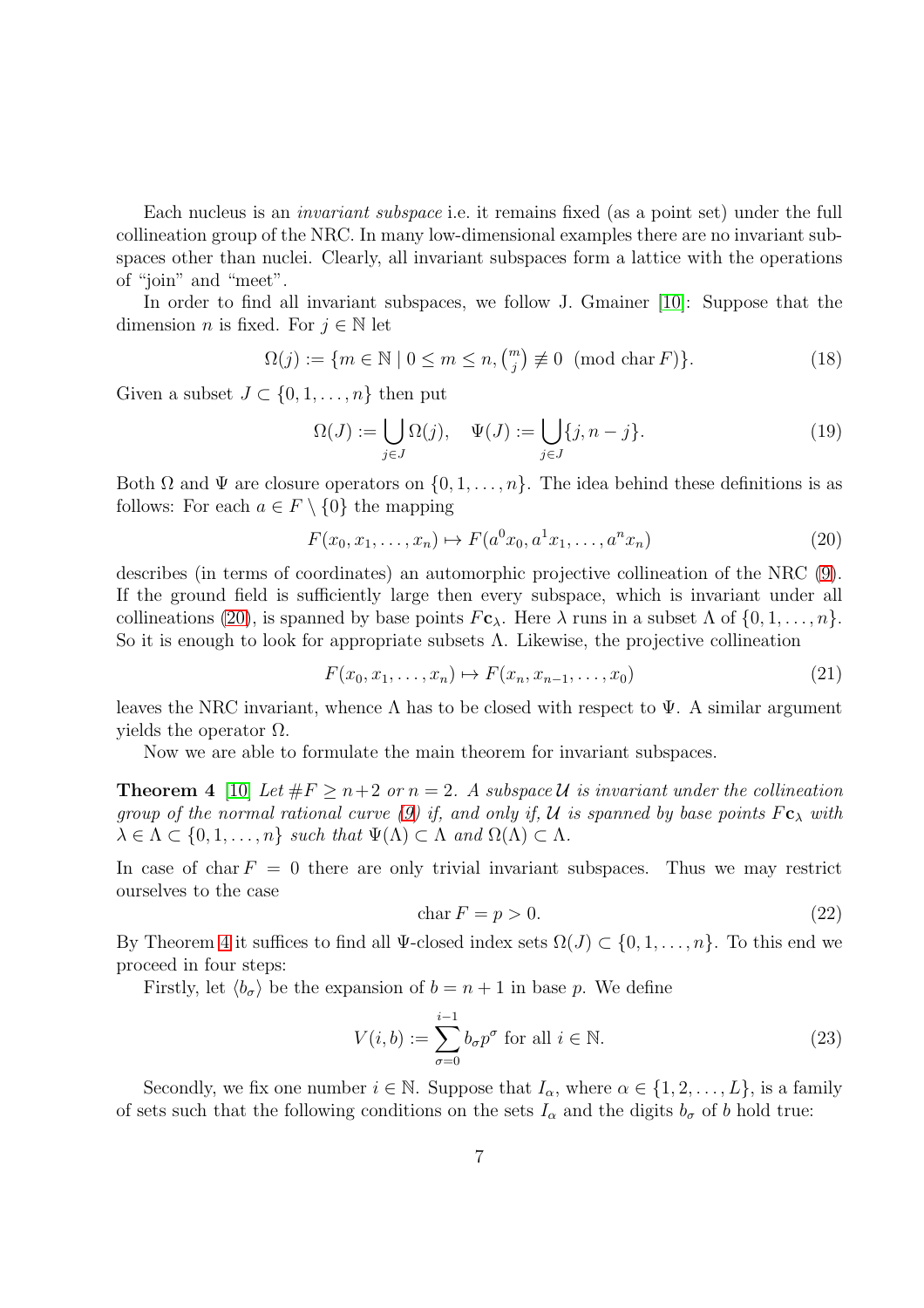- 1. Each non-empty set  $I_\alpha$  has the form  $I_\alpha = \{j \in \mathbb{N} \mid H_\alpha > j \ge h_\alpha\}$  with  $i 1 \ge H_\alpha >$  $h_{\alpha} \geq 0$ .
- 2. If  $\alpha > \beta$  and  $I_{\alpha}, I_{\beta} \neq \emptyset$ , then  $h_{\alpha} > H_{\beta}$ .
- 3.  $b_{H_{\alpha}} < p 1$  and  $b_{h_{\alpha}} > 0$  for each non-empty set  $I_{\alpha}$ .

For empty subsets  $I_{\alpha}$  no numbers  $H_{\alpha}$ ,  $h_{\alpha}$  will be defined. Thus

$$
V(i,b) = \langle \dots, b_{H_{\alpha}}, \underbrace{b_{H_{\alpha}-1}, \dots, b_{h_{\alpha}}}_{I_{\alpha}\neq\emptyset}, \dots \rangle
$$
\n(24)

and blocks of digits belonging to different non-empty sets  $I_\alpha \cup \{H_\alpha\}$  do not overlap. So we are in a position to define a number by simultaneously changing the digits of  $V(i, b)$  for all non-empty sets  $I_{\alpha}$  as follows:

$$
V(I_1, \ldots, I_L; i, b) := \langle \ldots, b_{H_\alpha} + 1, \underbrace{0, \ldots, 0}_{I_\alpha \neq \emptyset}, \ldots \rangle
$$
\n
$$
(25)
$$

Thirdly, we assign to each  $(I_1, I_2, \ldots, I_L, i, b)$ , such that  $V(I_1, I_2, \ldots, I_L; i, b)$  is defined, the set

$$
\mathcal{T}(I_1 \times I_2 \times \cdots \times I_L) \tag{26}
$$

of all  $(T_1, T_2, \ldots, T_L)$  satisfying the following conditions:

- 1. If  $T_{\alpha} \neq \emptyset$  then  $T_{\alpha} \subset I_{\alpha}$  and  $h_{\alpha} = \min T_{\alpha}$ .
- 2.  $V(T_1, T_2, \ldots, T_L; i, b)$  is defined.

Finally, whenever  $V(I_1, I_2, \ldots, I_L; i, b)$  is defined, put

$$
\Lambda(I_1,\ldots,I_L;i,b) := \bigcup \Big(\Omega(V(T_1,\ldots,T_L;i,b))\Big),\tag{27}
$$

by taking the union over all  $(T_1, T_2, \ldots, T_L) \in \mathcal{T}(I_1 \times I_2 \times \cdots \times I_L)$ .

Let us say that an invariant subspace is *irreducible* if it is not spanned by the invariant subspaces properly contained in it. Then, with all the assumptions made so far, we obtain the following result:

**Theorem 5** [\[10\]](#page-12-16) Let  $#F \geq n+2$  or  $n=2$ . An invariant subspace U of the normal rational curve [\(9\)](#page-3-0) is irreducible if, and only if, it can be written as

$$
\mathcal{U} := \text{span}\{F\mathbf{c}_{\lambda} \mid \lambda \in \Lambda(I_1, \dots, I_L; i, b)\}.
$$
\n
$$
(28)
$$

As the lattice of invariant subspaces has only finitely many elements, each invariant subspace is a join of irreducible ones.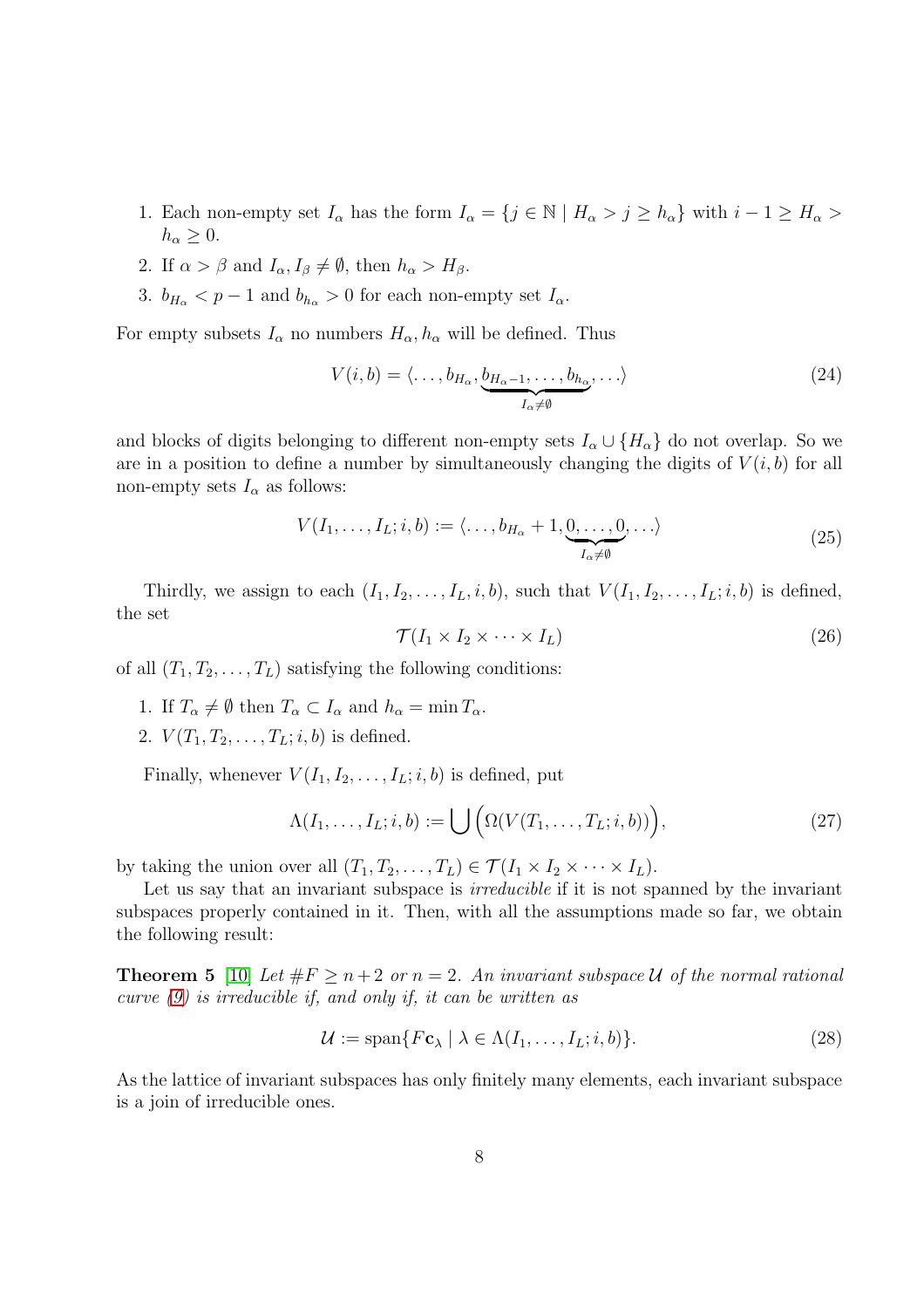**Example 2** Let  $n = 31$ ,  $p = 3$  and  $\#F \geq 33$ . From  $b = 32 = \langle 1012 \rangle$  we get

 $V(0,32) = \langle 0 \rangle,$   $V(1,32) = \langle 2 \rangle,$  $V(3, 32) = \langle 012 \rangle, \qquad V(\{0\}; 3, 32) = \langle 020 \rangle,$  $V({1}; 3, 32) = \langle 102 \rangle, \quad V({0, 1}; 3, 32) = \langle 100 \rangle,$  $V(4, 32) = \langle 1012 \rangle.$ 

Note that, for example,  $V(0, 32) = V(\emptyset; 0, 32)$ . Further  $V(2, 32) = V(3, 32)$ ,  $V(\{0\}; 2, 32) =$  $V({0}; 3, 32)$ , and  $V(I_1, I_2, \ldots, I_L; 4, 32) \geq 32$ . So

$$
\Omega(\langle 0 \rangle) = \{ \langle 0 \rangle, \langle 1 \rangle, \dots, \langle 1011 \rangle \},
$$
\n
$$
\Omega(\langle 2 \rangle) = \{ \langle 2 \rangle, \langle 12 \rangle, \langle 22 \rangle, \langle 102 \rangle, \langle 112 \rangle, \langle 122 \rangle, \langle 202 \rangle, \langle 212 \rangle, \langle 222 \rangle, \langle 1002 \rangle \},
$$
\n
$$
\Omega(\langle 12 \rangle) = \{ \langle 12 \rangle, \langle 22 \rangle, \langle 112 \rangle, \langle 122 \rangle, \langle 212 \rangle, \langle 222 \rangle \},
$$
\n
$$
\Omega(\langle 20 \rangle) = \{ \langle 20 \rangle, \langle 21 \rangle, \langle 22 \rangle, \langle 120 \rangle, \langle 121 \rangle, \langle 122 \rangle, \langle 220 \rangle, \langle 221 \rangle, \langle 222 \rangle \},
$$
\n
$$
\Omega(\langle 102 \rangle) = \{ \langle 102 \rangle, \langle 112 \rangle, \langle 122 \rangle, \langle 202 \rangle, \langle 212 \rangle, \langle 222 \rangle \},
$$
\n
$$
\Omega(\langle 100 \rangle) = \{ \langle 100 \rangle, \langle 101 \rangle, \dots, \langle 222 \rangle \},
$$
\n
$$
\Omega(\langle 1012 \rangle) = \emptyset,
$$

are the relevant index sets and

$$
\Lambda(\emptyset; 0, 32) = \Omega(\langle 0 \rangle),
$$
  
\n
$$
\Lambda(\emptyset; 1, 32) = \Omega(\langle 2 \rangle),
$$
  
\n
$$
\Lambda(\emptyset; 3, 32) = \Omega(\langle 12 \rangle),
$$
  
\n
$$
\Lambda(\{0\}; 3, 32) = \Omega(\langle 12 \rangle) \cup \Omega(\langle 20 \rangle)
$$
  
\n
$$
\Lambda(\{1\}; 3, 32) = \Omega(\langle 12 \rangle) \cup \Omega(\langle 102 \rangle)
$$
  
\n
$$
\Lambda(\{0, 1\}; 3, 32) = \Omega(\langle 12 \rangle) \cup \Omega(\langle 20 \rangle) \cup \Omega(\langle 102 \rangle) \cup \Omega(\langle 100 \rangle)
$$
  
\n
$$
\Lambda(\emptyset; 4, 32) = \emptyset.
$$

The Hasse diagram of the lattice of invariant subspaces is given in the figure. Filled circles represent irreducible subspaces and double circles mark nuclei.



In many low-dimensional examples the invariant subspaces form a chain. In general, however, the following holds: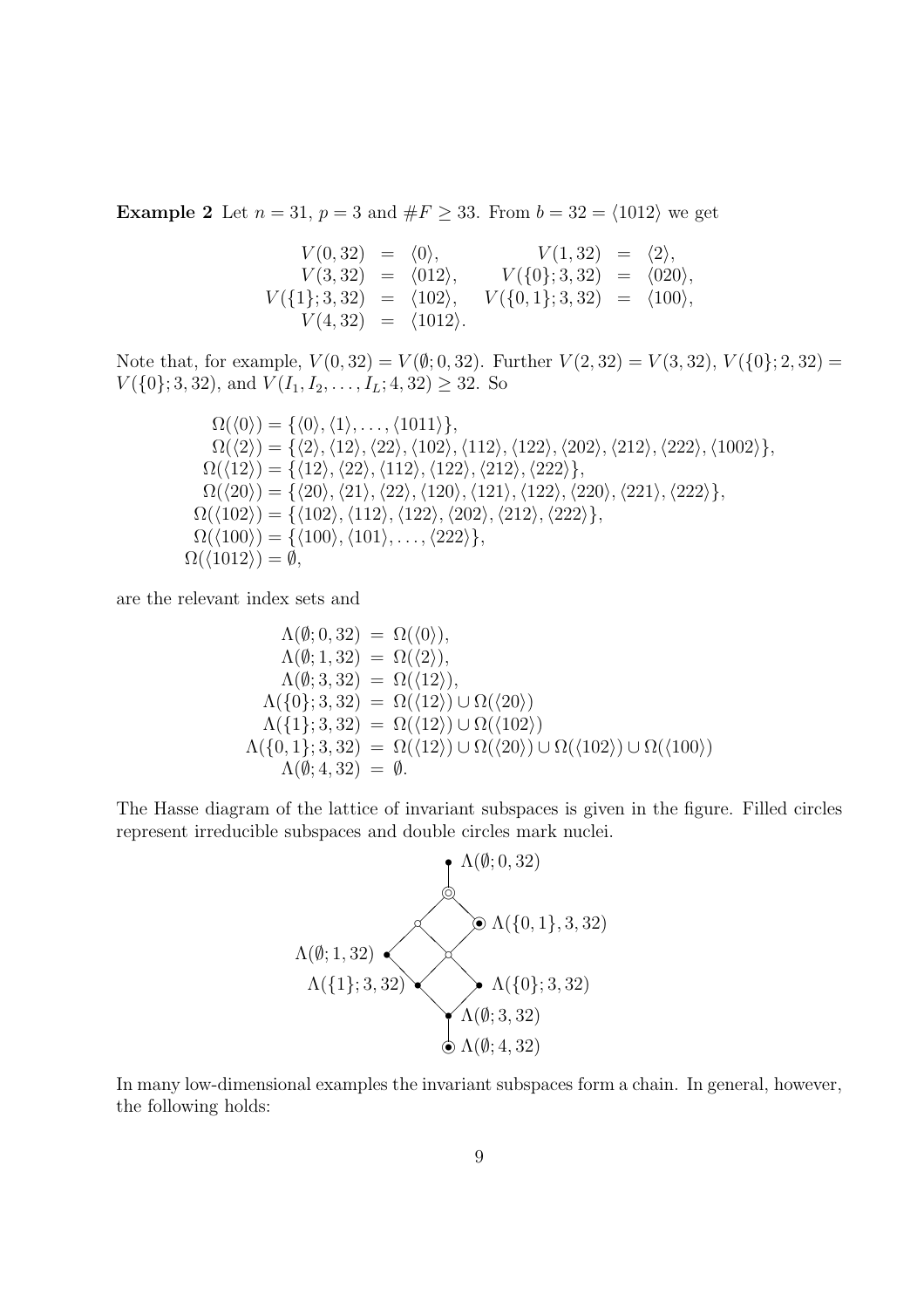**Theorem 6** [\[10\]](#page-12-16) Let the positions of the non-zero digits of  $b := n + 1$  in base p be denoted by  $N_1, N_2, \ldots, N_d$ . Then the lattice of invariant subspaces is totally ordered if, and only if, one of the following cases occurs:

1. 
$$
d \in \{1, 2\}.
$$
  
2.  $d \ge 3$ ,  $N_d - N_1 = d - 1$ , and  $N_2 = ... = N_{d-1} = p - 1$ .

Thus all invariant subspaces can be found, provided that the ground field is sufficiently large. Also, in specific cases the structure of the lattice of invariant subspaces is known.

**Remark 4** If we project a NRC from one of its invariant subspaces other than  $\mathcal{P}(\mathbf{Y})$ , then a rational curve is obtained; this curve admits a collineation group isomorphic to  $P\Gamma L(2, F)$ . Via [\(8\)](#page-2-0) and the projection, the group actions on the curve and the projective line  $\mathcal{P}(\mathbf{X})$  are similar.

### <span id="page-9-0"></span>4 Pascal's simplex modulo a prime

Throughout this section let p be a fixed prime. Given  $m, t \in \mathbb{N}$  then put

<span id="page-9-1"></span>
$$
E_m^t := \{ (e_0, e_1, \dots, e_m) \in \mathbb{N}^{m+1} \mid e_0 + e_1 + \dots + e_m = t \}. \tag{29}
$$

The array of multinomial coefficients  $\begin{pmatrix} t \\ e_0 & e_1 \end{pmatrix}$  $(e_{0},e_{1},...,e_{m})$  with  $(e_{0},e_{1},...,e_{m}) \in E_{m}^{t}$  is frequently called Pascal's simplex.

The theorem of Lucas [\(2\)](#page-1-1) can be generalized to multinomial coefficients as follows [\[4,](#page-12-0) 364]: If  $t, e_0, e_1, \ldots, e_m \in \mathbb{N}$  have representations  $t = \sum_{\sigma} t_{\sigma} p^{\sigma}$  and  $e_i = \sum_{\sigma} e_{i,\sigma} p^{\sigma}$  in base p then

$$
\begin{pmatrix} t \\ e_0, e_1, \dots, e_m \end{pmatrix} \equiv \prod_{\sigma \in \mathbb{N}} \begin{pmatrix} t_{\sigma} \\ e_{0,\sigma}, e_{1,\sigma}, \dots, e_{m,\sigma} \end{pmatrix} \pmod{p}.
$$
 (30)

For trinomial coefficients  $(m = 3)$  it is possible to illustrate Pascal's simplex in the form of a pyramid:

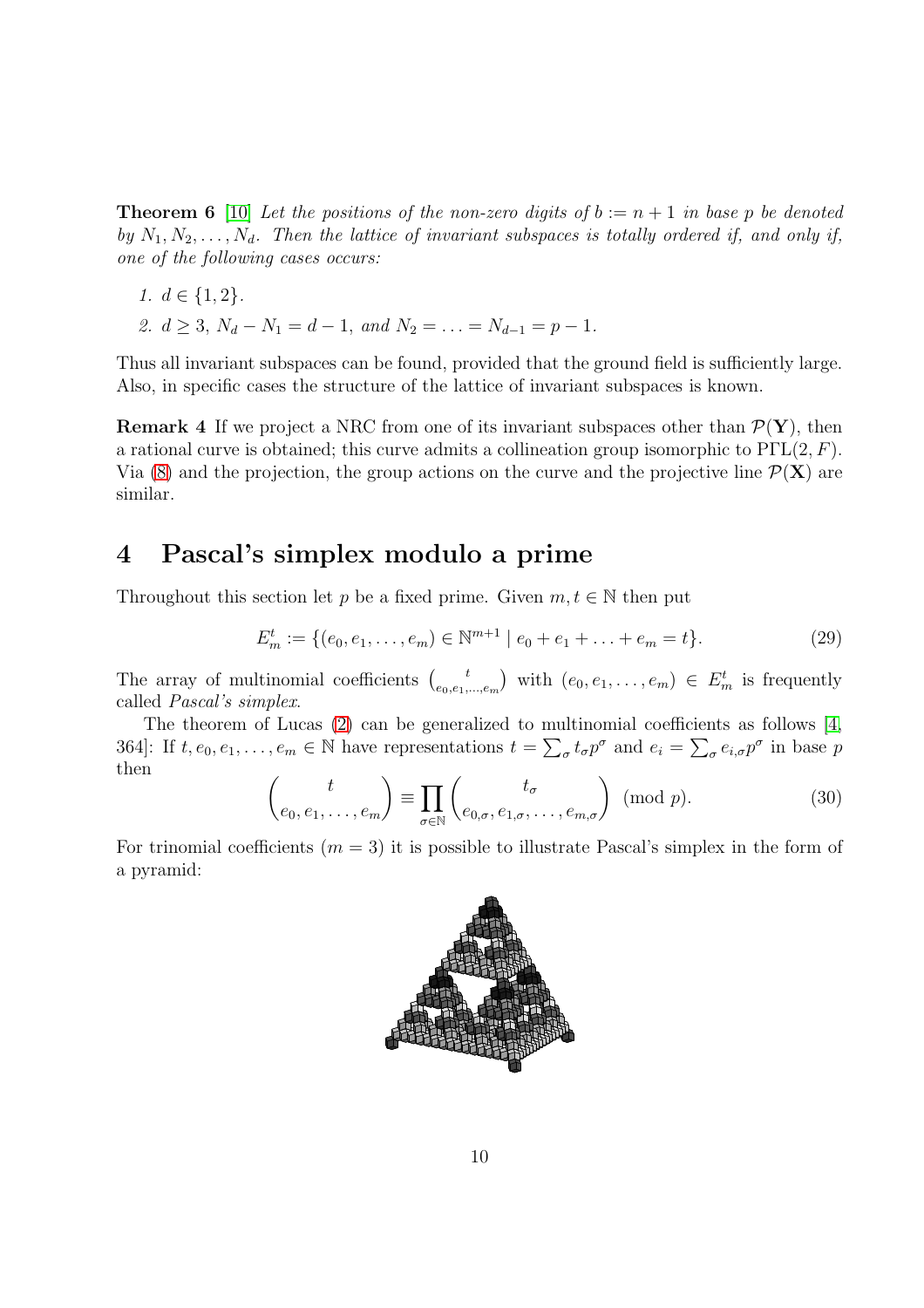The picture above shows a part of Pascal's pyramid modulo 2. It is based upon a tiling of the space by rhombic dodecahedra. If an entry of the pyramid vanishes, then the corresponding dodecahedron is omitted. Entries at the same "horizontal" level  $(t$  constant) are equally shaded. Cf. [\[25\]](#page-13-14).

The following has been established independently by F.T. Howard [\[30,](#page-13-15) Theorem 3.1] and N.A. Volodin [\[42,](#page-13-16) Theorem 2]; see also [\[43\]](#page-13-17):

The number of  $(m+1)$ –tuples  $(e_0, e_1, \ldots, e_m) \in E_m^t$  such that the multinomial coefficient  $\int_{a}^{t}$  $\binom{t}{e_0,e_1,\dots,e_m}$  is divisible by the prime p equals

<span id="page-10-1"></span>
$$
\binom{m+t}{t} - \prod_{\sigma \in \mathbb{N}} \binom{m+t_{\sigma}}{t_{\sigma}}.
$$
\n(31)

### 5 Veronese varieties

#### 5.1 Definition of  $(r, k)$ -nuclei

Let  ${\bf b}_0, {\bf b}_1, \ldots, {\bf b}_m$  be a basis of an  $(m + 1)$ -dimensional vector space **X** over F (the parameter space) and let Y be an  $\binom{m+t}{t}$ -dimensional vector space over F with a basis  ${c_{e_0,e_1,...,e_m} \mid (e_0,e_1,...,e_m) \in E_m^t}$ ; cf. [\(29\)](#page-9-1). We shall always assume that  $m \geq 1$  and  $t > 2$  in order to avoid trivialities.

Generalizing [\(8\)](#page-2-0), the Veronese mapping is given by

$$
F\left(\sum_{i=0}^{m} x_i \mathbf{b}_i\right) \mapsto F\left(\sum_{E_m^t} x_0^{e_0} x_1^{e_1} \dots x_m^{e_m} \mathbf{c}_{e_0, e_1, \dots, e_m}\right) \ (x_i \in F). \tag{32}
$$

Its image is a *Veronese variety*  $\mathcal{V}_m^t$  with ambient space  $\mathcal{P}(\mathbf{Y})$ , i.e. the projective space on **Y**. (By putting  $m := 1$  and  $n := t$  a NRC  $\mathcal{V}_1^n$  is obtained.)

The Veronese image of each r-dimensional subspace of  $\mathcal{P}(\mathbf{X})$  ( $0 \leq r < m$ ) is a sub-Veronesean  $\mathcal{V}_r^t$  of  $\mathcal{V}_m^t$ . (For  $r = 0$  we get just one point, for  $r = 1$  a normal rational curve, etc. Cf. also [\[6\]](#page-12-17).) For each  $k \in \{-1, 0, \ldots, t-1\}$  there exists a k-osculating subspace of  $\mathcal{V}_m^t$ along  $\mathcal{V}_r^t$ . We call it an  $(r, k)$ -osculating subspace of  $\mathcal{V}_m^t$ . Its dimension equals

<span id="page-10-0"></span>
$$
\sum_{i=t-k}^{t} \binom{r+i}{i} \binom{m+t-r-i-1}{t-i} - 1; \tag{33}
$$

cf. [\[23\]](#page-13-1) and the papers cited in Remark 1. We are thus led to the following definition:

**Definition 3** The  $(r, k)$ -nucleus of a Veronese variety  $\mathcal{V}_m^t$  is the intersection of all its  $(r, k)$ osculating subspaces.

The k-nuclei of a normal rational curve are the  $(0, k)$ -nuclei according to the present definition.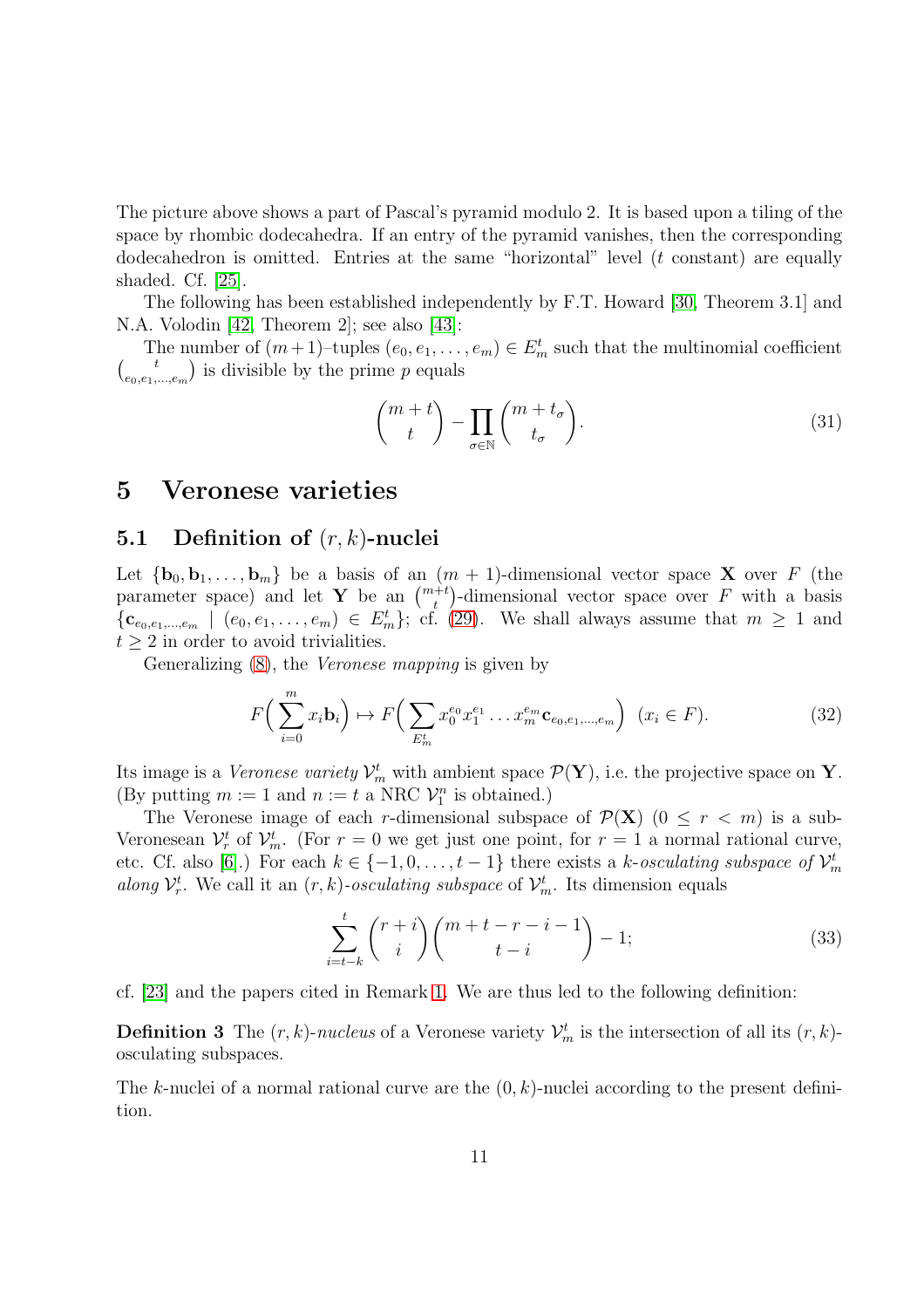**Remark 5** A geometric characterization of quadratic Veronese mappings  $(t = 2)$  can be found in [\[22\]](#page-13-18). Combinatorial characterizations of the Veronese surface  $(m = t = 2)$  over a finite field and further references on this particular subject are given in [\[29\]](#page-13-19). Applications of Veronese varieties over finite fields in coding theory and authentication systems can be found in [\[13\]](#page-12-18), [\[20\]](#page-12-19), [\[21\]](#page-12-20), [\[28\]](#page-13-20), [\[37\]](#page-13-13), [\[39\]](#page-13-21), [\[45\]](#page-14-2). Partial linear spaces derived from Veronese varieties are discussed in [\[34\]](#page-13-22).

#### 5.2 Intersection of osculating hyperplanes

From [\(33\)](#page-10-0), each  $(t-1, m-1)$ -osculating subspace of a Veronese variety  $\mathcal{V}_m^t$  is a hyperplane of  $\mathcal{P}(Y)$  which is called an *osculating hyperplane* (or *contact hyperplane*) of the Veronese variety  $\mathcal{V}_m^t$ . Thus to each hyperplane of the parameter space there corresponds an osculating hyperplane of the Veronesean. In terms of dual bases this dual Veronese mapping is given by

$$
F\left(\sum_{i=0}^{m} a_{i} \mathbf{b}_{i}^{*}\right) \mapsto F\left(\sum_{E_{m}^{t}} {t \choose e_{0}, e_{1}, \dots, e_{m}} a_{0}^{e_{0}} a_{1}^{e_{1}} \dots a_{m}^{e_{m}} \mathbf{c}_{e_{0}, e_{1} \dots, e_{m}}^{*}\right) (a_{i} \in F).
$$
 (34)

See also [\[5,](#page-12-7) pp. 160–163]. The intersection of all osculating hyperplanes of a  $\mathcal{V}_m^t$  is its  $(m-1, t-1)$ -nucleus. Both A. Herzer [\[23\]](#page-13-1) and H. Karzel [\[32\]](#page-13-10) determined all Veronese varieties where this specific nucleus is empty.

**Theorem 7** [\[11\]](#page-12-11) The  $(m-1, t-1)$ -nucleus of a Veronese variety  $\mathcal{V}_m^t$  contains exactly those base points  $F_{\mathbf{c}_{e_0,e_1,...,e_m}}$  satisfying

$$
\begin{pmatrix} t \\ e_0, e_1, \dots, e_m \end{pmatrix} \equiv 0 \pmod{\text{char } F}.
$$
 (35)

If  $\#F \geq t$ , then this nucleus is spanned by those base points.

<span id="page-11-0"></span>From this and [\(31\)](#page-10-1) follows

**Theorem 8** [\[11\]](#page-12-11) Let  $\sum_{\sigma \in \mathbb{N}} t_{\sigma} p^{\sigma}$  be the representation of t in base  $p = \text{char } F > 0$ . If  $\#F \geq t$ , then the  $(m-1, t-1)$ -nucleus of a Veronese variety  $\mathcal{V}_m^t$  has dimension

$$
\binom{m+t}{t} - \prod_{\sigma \in \mathbb{N}} \binom{m+t_{\sigma}}{t_{\sigma}} - 1.
$$
\n(36)

**Example 3** Let char  $F = 2$ .

The  $(1, 1)$ -nucleus of the Veronese surface  $\mathcal{V}_2^2$  is a plane; cf. [\[29,](#page-13-19) Chapter 25].

From Theorem [8](#page-11-0) the  $(1, 2)$ -nucleus of the Veronese surface  $\mathcal{V}_2^3$  is a single point provided that  $\#F \neq 2$ . On the other hand, if  $\#F = 2$  then, by solving a system of seven linear equations, the  $(1, 2)$ -nucleus of  $\mathcal{V}_2^3$  is easily seen to be three-dimensional. In either case  $\mathcal{V}_2^3$ carries a family of twisted cubics that arise as Veronese images of the lines in the parameter plane. For  $\#F \neq 2$  the 2-nucleus of a twisted cubic is empty, but for  $\#F = 2$  this nucleus is a single point.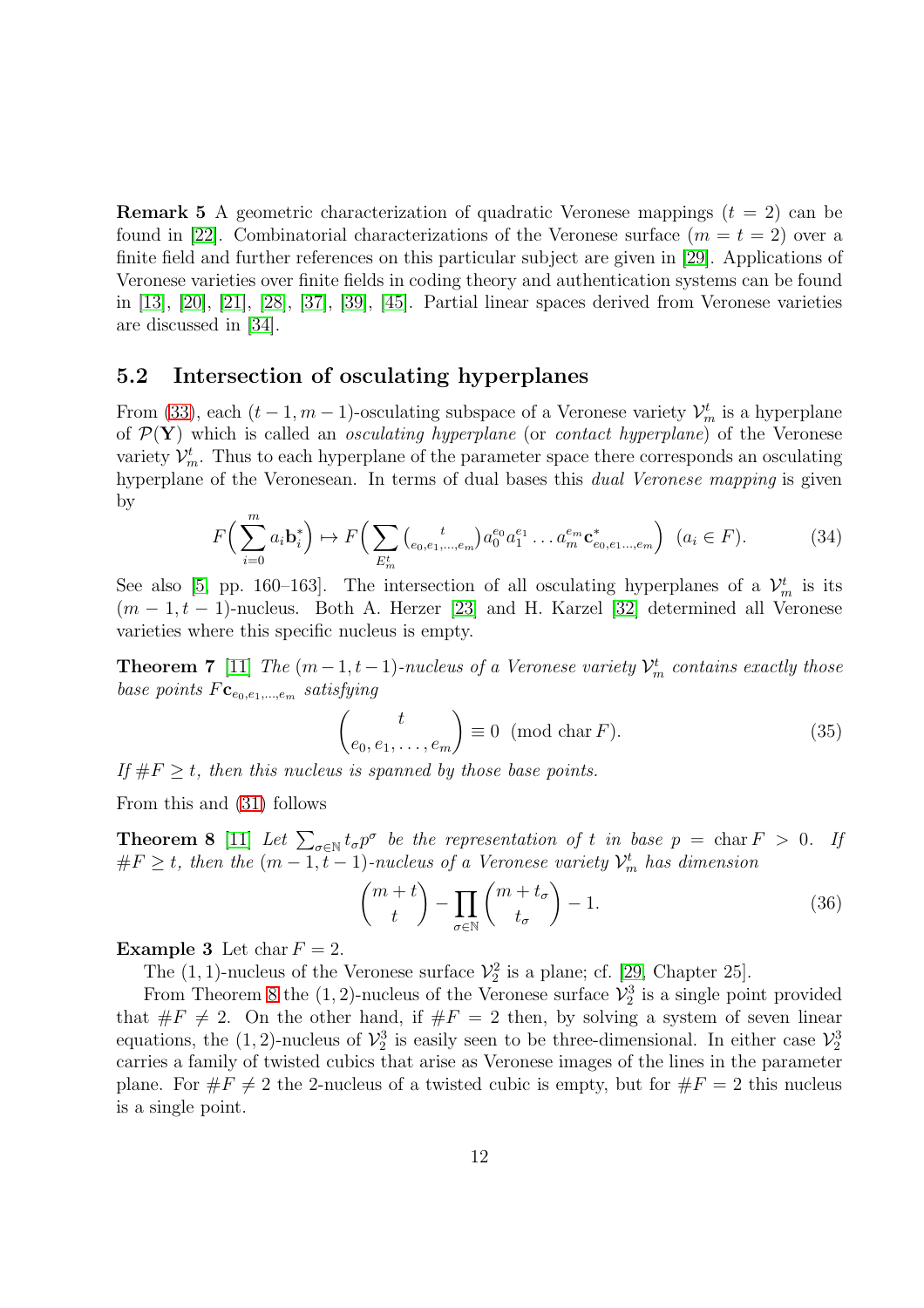## <span id="page-12-4"></span>References

- <span id="page-12-5"></span>[1] E. Bertini. Introduzione alla geometria proiettiva degli iperspazi. E. Spoerri, Pisa, 1907.
- <span id="page-12-6"></span>[2] E. Bertini. *Einführung in die projektive Geometrie mehrdimensionaler Räume*. Seidel u. Sohn, Wien, 1924.
- <span id="page-12-0"></span>[3] H. Brauner. Geometrie projektiver Räume II. BI-Wissenschaftsverlag, Mannheim Wien Zürich, 1976.
- <span id="page-12-7"></span>[4] A.E. Brouwer and H.A. Wilbrink. Block designs. In F. Buekenhout, editor, Handbook of incidence geometry, chapter 8, pages 349–382. Elsevier, Amsterdam, 1995.
- <span id="page-12-17"></span>[5] W. Burau. *Mehrdimensionale projektive und höhere Geometrie*. Dt. Verlag d. Wissenschaften, Berlin, 1961.
- [6] W. Burau. Über ausgezeichnete Aufspaltungen des Raumes einer Veroneseschen  $V_n^t$  und ihre Anwendung auf die Berechnung der Hilbertfunktion der rationalen Normregelmannigfaltigkeiten. Veröff. Univ. Innsbruck,  $91:17-28$ , 1974.
- <span id="page-12-14"></span><span id="page-12-2"></span>[7] N.J. Fine. Binomial coefficients modulo a prime. Am. Math. Mon., 54:589–592, 1947.
- <span id="page-12-15"></span>[8] D.G. Glynn. The non-classical 10-arc of PG(4,9). *Discrete Math.*, 59:43–51, 1986.
- <span id="page-12-16"></span>[9] J. Gmainer. Rationale Normkurven in Räumen mit positiver Charakteristik. Thesis, Vienna University of Technology, 1999.
- <span id="page-12-11"></span>[10] J. Gmainer. Pascal's triangle, normal rational curves, and their invariant subspaces. Eur. J. Comb., 22:37–49, 2001.
- <span id="page-12-1"></span>[11] J. Gmainer and H. Havlicek. A dimension formula for the nucleus of a Veronese variety. Lin. Algebra Appl., 305:191–201, 2000.
- <span id="page-12-18"></span>[12] J. Gmainer and H. Havlicek. Nuclei of normal rational curves. J. Geometry, 69:117–130, 2000.
- <span id="page-12-3"></span>[13] V.D. Goppa. *Geometry and codes*. Kluwer, Dordrecht Boston London, 1988.
- <span id="page-12-8"></span>[14] H. Harborth. Über die Teilbarkeit im Pascal-Dreieck. *Math.-phys. Semesterber.*, 22:13–21, 1975.
- [15] H. Hasse. Noch eine Begründung der Theorie der höheren Differentialquotienten in einem algebraischen Funktionenkörper einer Unbestimmten. J. Reine Angew. Math., 177:215–237, 1937.
- <span id="page-12-12"></span><span id="page-12-9"></span>[16] H. Havlicek. Normisomorphismen und Normkurven endlichdimensionaler projektiver Desargues-Räume. *Monatsh. Math.*, 95:203–218, 1983.
- <span id="page-12-13"></span>[17] H. Havlicek. Die automorphen Kollineationen nicht entarteter Normkurven. Geom. Dedicata, 16:85–91, 1984.
- <span id="page-12-10"></span>[18] H. Havlicek. Erzeugnisse projektiver Bündelisomorphismen. *Ber. Math.-Stat. Sekt. For*schungszent. Graz, 215, 1984.
- [19] H. Havlicek. Applications of results on generalized polynomial identities in desarguesian projective spaces. In R. Kaya, P. Plaumann, and K. Strambach, editors, Rings and geometry, pages 39–77. D. Reidel, Dordrecht, 1985.
- <span id="page-12-20"></span><span id="page-12-19"></span>[20] H. Havlicek. The Veronese surface in  $PG(5,3)$  and Witt's 5-(12, 6, 1)–design. J. Comb. Theory, Ser. A, 84(1):87–94, 1998.
- [21] H. Havlicek. Giuseppe Veronese and Ernst Witt neighbours in PG(5,3). Aequationes Math., 58:85–92, 1999.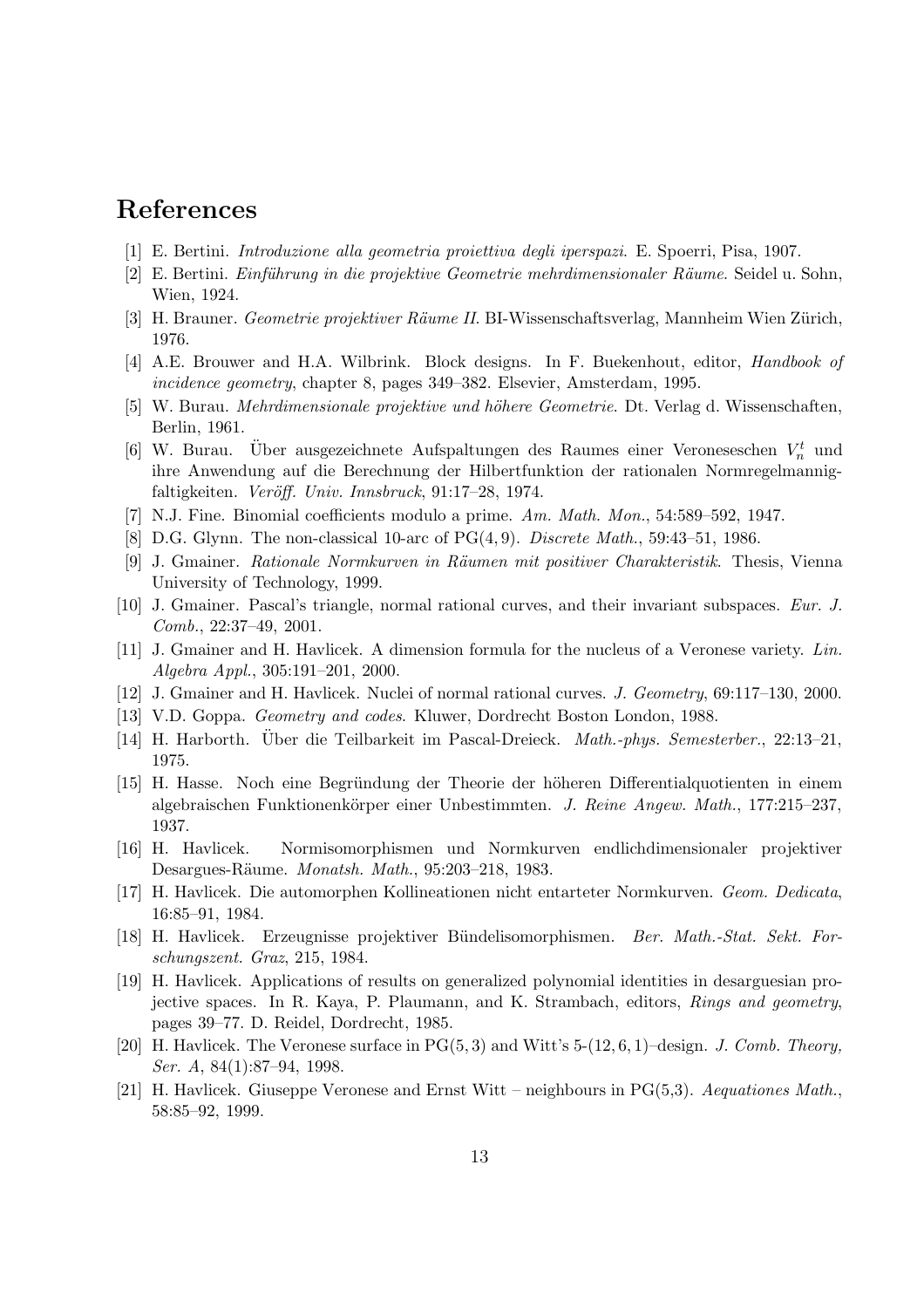- <span id="page-13-18"></span><span id="page-13-1"></span>[22] H. Havlicek and C. Zanella. Quadratic embeddings. Beitr. Algebra Geom., 38:289–298, 1997.
- <span id="page-13-2"></span>[23] A. Herzer. Die Schmieghyperebenen an die Veronese-Mannigfaltigkeit bei beliebiger Charakteristik. J. Geom., 18:140–154, 1982.
- <span id="page-13-14"></span>[24] E. Hexel and H. Sachs. Counting residues modulo a prime in Pascal's triangle. Indian J. Math., 20:91–105, 1978.
- [25] P. Hilton and J. Pedersen. Relating geometry and algebra in the pascal triangle, hexagon, tetrahedron, and cuboctahedron Part 1: Binomial coefficients, extended binomial coefficients and preparation for further work. College Mathematics Journal, 30(3):170–186, 1999.
- <span id="page-13-8"></span><span id="page-13-7"></span>[26] J.W.P. Hirschfeld. Finite projective spaces of three dimensions. Oxford University Press, Oxford, 1985.
- <span id="page-13-20"></span>[27] J.W.P. Hirschfeld. Projective geometries over finite fields. Clarendon Press, Oxford, second edition, 1998.
- <span id="page-13-19"></span>[28] J.W.P. Hirschfeld and L. Storme. The packing problem in statistics, coding theory, and finite projective spaces. J. Stat. Plann. Inference,  $72(1-2)$ :355–380, 1998.
- <span id="page-13-15"></span>[29] J.W.P. Hirschfeld and J.A. Thas. General Galois geometries. Oxford University Press, Oxford, 1991.
- <span id="page-13-5"></span>[30] F.T. Howard. The number of multinomial coefficients divisible by a fixed power of a prime. Pac. J. Math., 50:99–108, 1974.
- <span id="page-13-10"></span>[31] V.V. Karachik. p-latin matrices and Pascal's triangle modulo a prime. Fibonacci Q., 34(4):362– 372, 1996.
- <span id="page-13-3"></span>[32] H. Karzel. Über einen Fundamentalsatz der synthetischen algebraischen Geometrie von W. Burau und H. Timmermann. J. Geom., 28:86–101, 1987.
- <span id="page-13-22"></span>[33] C.T. Long. Pascal's triangle modulo p. Fibonacci Q., 19:458–463, 1981.
- <span id="page-13-9"></span>[34] N. Melone. Veronese spaces. J. Geom., 20:169–180, 1983.
- <span id="page-13-6"></span>[35] R. Riesinger. Normkurven in endlichdimensionalen Desarguesräumen. Geom. Dedicata, 10:427–449, 1981.
- <span id="page-13-13"></span>[36] J.B. Roberts. On binomial coefficient residues. Canadian J. Math., 9:363–370, 1957.
- <span id="page-13-0"></span>[37] L. Storme and J.A. Thas. k-arcs and dual k-arcs. Discrete Math., 125, No.1–3:357–370, 1994.
- <span id="page-13-21"></span>[38] J.A. Thas. Normal rational curves and  $(q + 2)$ -arcs in a Galois space  $S_{q-2,q}$   $(q = 2<sup>h</sup>)$ . Atti Accad. Naz. Lincei, VIII. Ser., Rend., Cl. Sci. Fis. Mat. Nat., 47:249–252, 1969.
- <span id="page-13-12"></span>[39] J.A. Thas. M.D.S. codes and arcs in projective spaces: A survey. Le Matematiche, 47(2):315– 328, 1992.
- <span id="page-13-11"></span>[40] H. Timmermann. Descrizioni geometriche sintetiche di geometrie proiettive con caratteristica p > 0. Ann. Mat. Pura Appl. IV. Ser., 114:121–139, 1977.
- <span id="page-13-16"></span>[41] H. Timmermann. Zur Geometrie der Veronesemannigfaltigkeit bei endlicher Charakteristik. Habilitationsschrift, Univ. Hamburg, 1978.
- <span id="page-13-17"></span>[42] N.A. Volodin. Distribution of polynomial coefficients congruent modulo  $p^N$ . Math. Notes, 45:195–199, 1989.
- <span id="page-13-4"></span>[43] N.A. Volodin. Number of multinomial coefficients not divisible by a prime. Fibonacci Q., 32(5):402–406, 1994.
- [44] S. Wolfram. Geometry of binomial coefficients. Am. Math. Mon., 91:566–571, 1984.